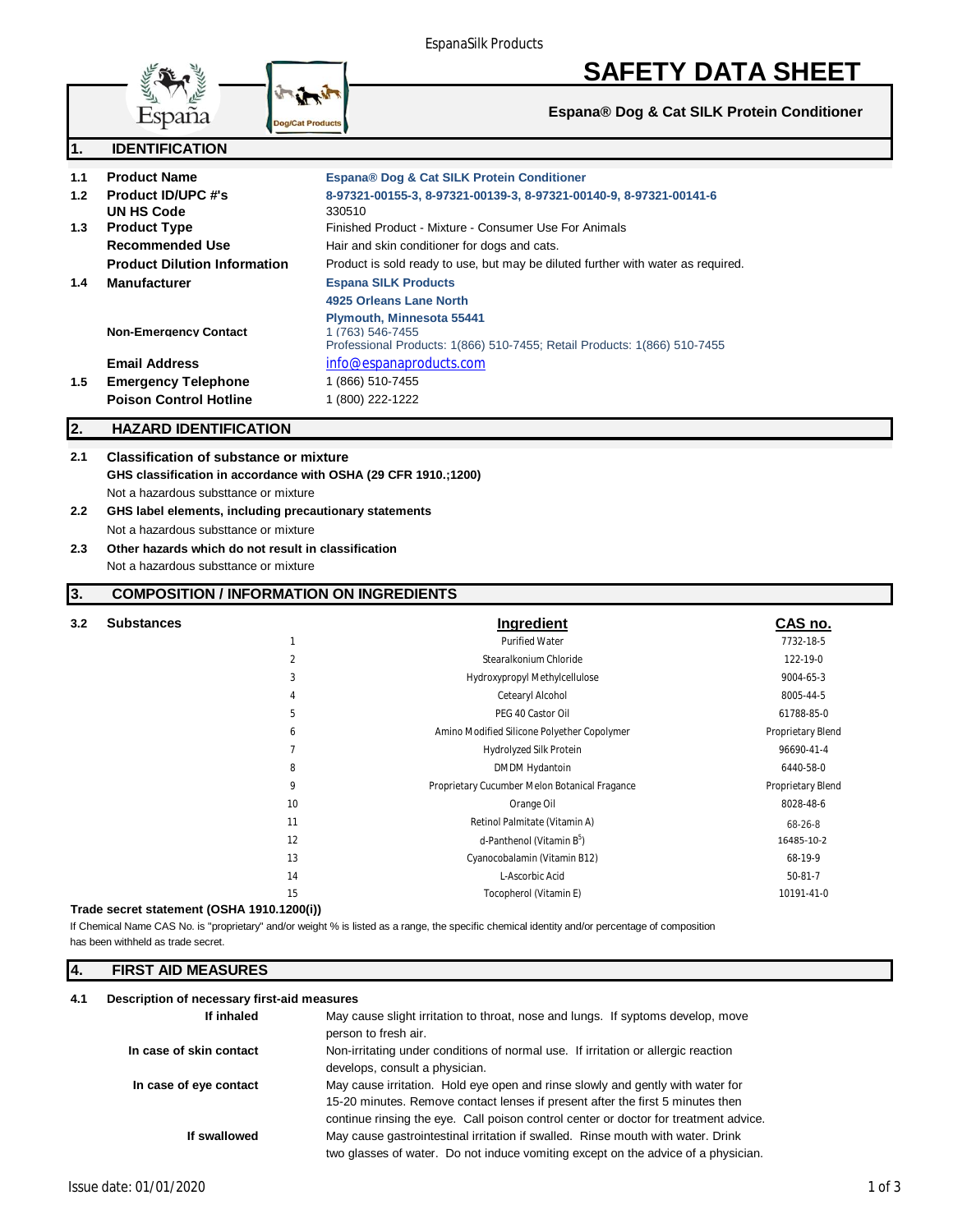#### **5. FIRE - FIGHTING MEASURES**

## **5.1 Suitable extinguishing media**

Water and Foam.

- **5.2 Specific hazards arising from the chemical** N/A
- **5.3 Special protective actions for fire-fighters**

No special fire fighting equipment is required, however, self-contained breathing apparatus and protective clothing should be worn in fighting fires involving chemicals.

#### **6. ACCIDENTAL RELEASE MEASURES**

- **6.1 Personal Precautions, protective equipment and emergency procedures** None. **6.2 Environmental precautions**
- None, product is biodegradeable.
- **6.3 Methods and materials for containment and cleaning up** Wash up spill area.

#### **7. HANDLING AND STORAGE**

- **7.1 Precautions for safe handling** Consider normal working environment. Use common sense precaution. **7.2 Conditions for safe storage, including any incompatibilities**
- Store in original, closed container.

#### **8. EXPOSURE CONTROLS/PERSONAL PROTECTION**

#### **8.3 Individual protection measures, such as personal protective equipment (PPE)**

Eye/face protection Wear splash goggles if contatct with liquid is likely. Skin protection Use rubber or neoprene gloves if necessary. Pespiratory protection Normal room ventilation.

#### **9. PHYSICAL AND CHEMICAL PROPERTIES**

| Appearance/form                        | Creamy white liquid  |
|----------------------------------------|----------------------|
| Odor                                   | Pleasant fragrance   |
| Odor threshold                         | Not available.       |
| pH value                               | $5.0 - 6.0$          |
| Melting/Freezing point                 | Not determined       |
| Boiling point/boiling range            | Not determined       |
| Flash point                            | Not determined       |
| Evaporation rate                       | Not determined       |
| Flammability (solid, gas)              | Not available.       |
| Upper/ lower flammability limit        | Not available.       |
| Vapor pressure                         | Not available.       |
| Vapor density                          | Not available.       |
| <b>Relative Density</b>                | Not available.       |
| Water solubility                       | Completely Soluable. |
| Solubility in other solvents           | Not available.       |
| Partition coefficient: n-octanol/water | Not available.       |
| Autoignition temperature               | Not available.       |
| Decomposition temperature              | Not available.       |

#### **10. STABILITY AND REACTIVITY**

| 10.1 Reactivity                                               | Hazardous polymerization: will not occur. |
|---------------------------------------------------------------|-------------------------------------------|
| 10.2 Chemical stability                                       | Stable under normal conditions            |
| 10.3 Possibility of hazardous reactions                       | None known for mixture.                   |
| 10.4 Conditions to avoid                                      | None known for mixture.                   |
| 10.5 Materials to avoid                                       | None known for mixture.                   |
| 10.6 Hazardous Decomposition Products None known for mixture. |                                           |
|                                                               |                                           |